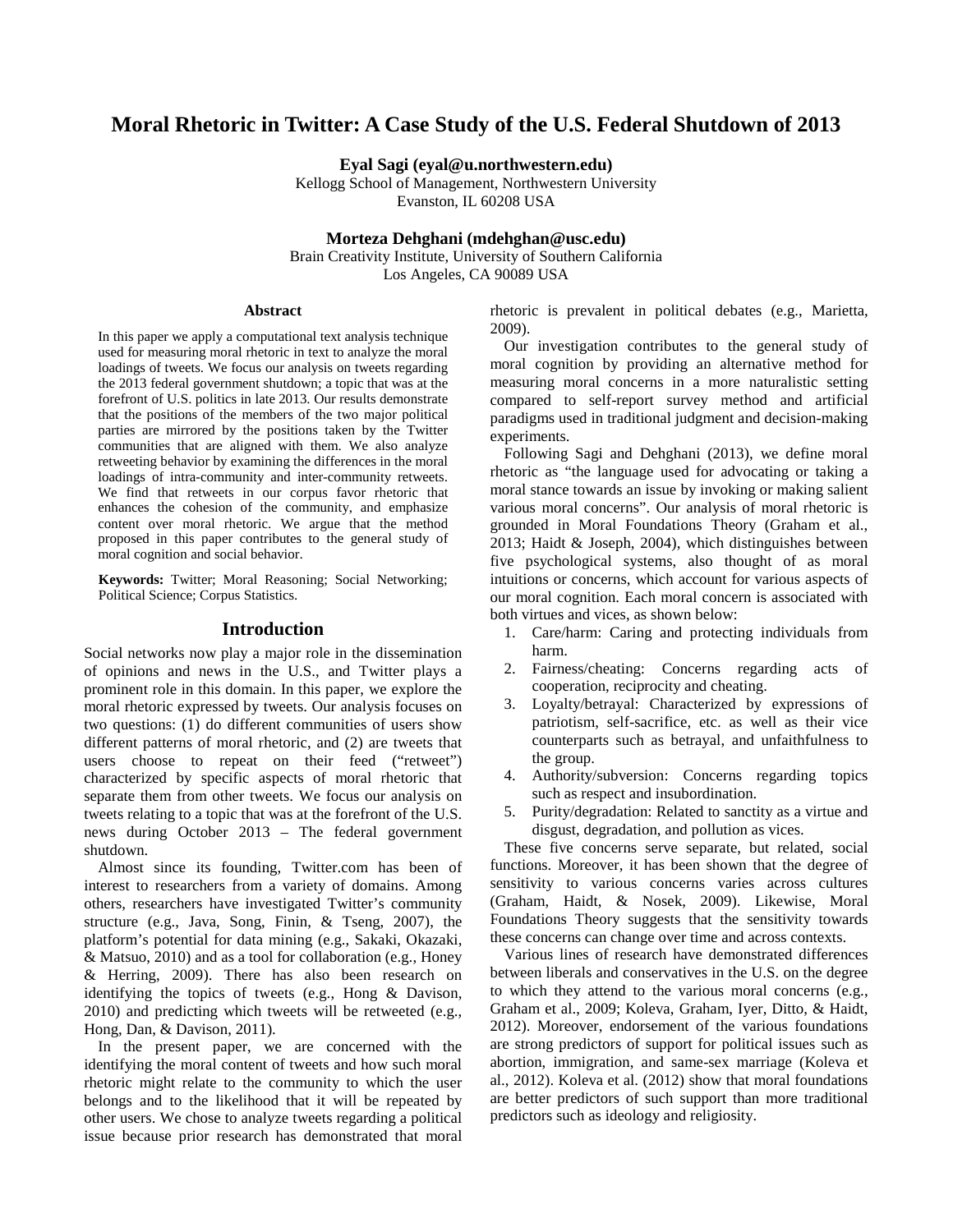Since the topic of the analysis we chose is political, we expected that the majority of users will be politically active, which, due to the bipartisan nature of U.S. politics, means that they will likely identify with one of the two major parties – the Republican party or the Democratic party. Because the government shutdown was characterized by a struggle between these two parties we hypothesized that this will be reflected in the tweets on the subject. That is, the positions of the two parties in the political struggle will be mirrored by the positions taken by the Twitter communities that are aligned with them. We further hypothesized that this "culture war" is a reflection of the differences in the moral preferences between the two parties. Therefore, the moral rhetoric used by the two communities will be more similar following the crisis than during it. However, it is important to note that showing a similar moral concern does not necessarily mean that the particular topics underlying this concern are the same. For instance, while both parties might be concerned with loyalty, one party might show a concern regarding patriotism while the other might be more concerned with self-sacrifice. Nevertheless, focusing concerns on the same dimension indicates that qualitatively similar types of representations and reasoning are used. This, in turn, provides some common ground for the two sides, which is crucial for resolving differences. Consequently, it is more likely that the two communities would share concern regarding some moral dimensions after reaching an agreement than before.

In addition to examining how communities differ from one another, our analysis of moral rhetoric also allows us to test whether tweets that users consider important enough to repeat show patterns of moral rhetoric that differentiate them from other tweets. Moreover, because the topic we chose involves two well-established communities, it is possible to also compare retweets that cross from one community to another with those that remain within a single community. Differences in the rhetoric between such interand intra- community retweets are important because intercommunity retweets are one of the main channels through which information crosses from one community to the other. Likewise, intra-community retweets are important to the cohesiveness of the community – they let one community member show support for other members of their community. This latter hypothesis leads to a fairly direct prediction: That intra-community retweets, more than inter-community ones, should show rhetoric that is associated with loyalty dimension because that dimension is directly related to group cohesiveness – a sense of community is based on notions such as loyalty, and 'us'.

### **Method**

<span id="page-1-1"></span><span id="page-1-0"></span>In this section, we will describe our data collection method and the techniques we used for community detection and for measuring moral rhetoric in text. We used a community detection method to find the most dominant communities in our corpus – a conservative community, associated with the Republican party, and a liberal

community, associated with the Democratic party. We hypothesize that these two communities will show different moral concerns for the duration of the government shutdown (October  $1<sup>st</sup>$  through  $16<sup>th</sup>$ ), but that this difference will be diminished after the crisis concludes. Finally, we hypothesize that retweets will show a pattern of moral rhetoric that is distinctive from that of general tweets. Specifically, we predict that intra-community retweets will show a higher than average loading on the *loyalty* moral concern.

## **Data Collection**

We used the public Twitter stream, which provides random samples of the data flowing throw the network, to collect tweets, and network information, about the government shutdown. The Tweepy  $API<sup>1</sup>$  $API<sup>1</sup>$  $API<sup>1</sup>$  was used for this purpose. We started by collecting data on the first day of the shutdown (October  $1<sup>st</sup>$ ). Using the API described above, we searched the public stream for a list of hashtags and pages that were collected independently and agreed upon before we began collecting data (see Appendix A for the list of hashtags we used). We stopped data collection on October  $24<sup>th</sup>$ , about a week after the end of the government shutdown. We collected the following information about every tweet: the date and time the tweet was published, the ID of the user who published the tweet, and the tweet itself. Following the period in which we collected the tweets, we gathered information about the network structure within the corpus using the Tweepy API. Specifically, we collected the list of followers and friends for every user in the corpus and used this information to map the network structure.

#### **Language Detection**

We used Chromium's Compact Language Detector to detect the language of each tweet and limited our analysis to Tweets that were identified as English. Specifically, we used the R API made available through the Chromium browser via the Chromium Compact Language Detector library<sup>[2](#page-1-1)</sup>.

#### **Community Detection**

One of our goals in this paper is to investigate whether there are differences in the use of moral rhetoric between different groups of users. Because of the political nature of the topic, we assumed that the majority of users were politically active. Given the bipartisan politics spectrum in the U.S., we expected that most of the users would identify as either Democrats or Republicans.

In order to identify the various communities in our data, we formed a network based on 'follower' information. That is, we connected two nodes (users) on the social graph if one node was the follower of the other. This resulted in 9,601,660 edges connecting the 167,041 nodes in the graph.

 $\frac{1}{1}$  https://github.com/tweepy/tweepy

<sup>2</sup> https://code.google.com/p/chromium-compact-languagedetector/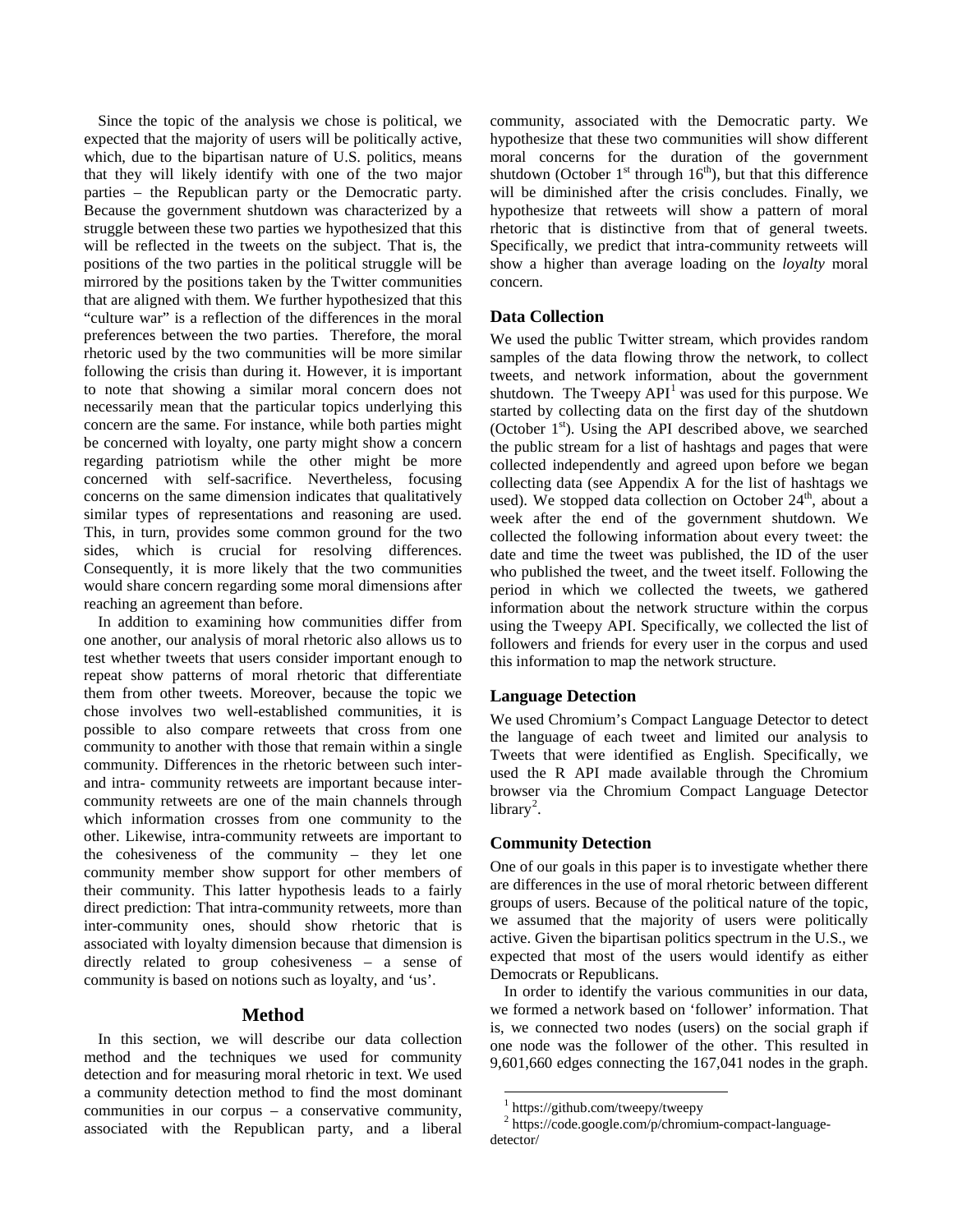



We then used a greedy community detection algorithm developed by Clauset, Newman, and Moore (2004). This algorithm works especially well for large graphs. It starts in an unclustered state by assuming that all the nodes in the graph form singleton communities. Then, it iteratively calculates likely improvements of modularity when two adjacent communities are merged. Two communities are then merged if this likelihood is higher than a threshold. This process is repeated until there are no more communities left to be merged. We used the implementation of this algorithm available in the R igraph package<sup>[3](#page-2-0)</sup>.

### **Measuring Moral Rhetoric**

We based our measure of moral rhetoric on the method described in Sagi and Dehghani (2013). At the core of this measure is the notion of word co-occurrence patterns as used by methods such as Latent Semantic Analysis (LSA; Deerwester, Dumais, Furnas, Landauer, & Harshman, 1990; Landauer & Dumais, 1997). Specifically, we constructed a *semantic vector space* by applying singular value decomposition to a matrix of word co-occurrence frequencies. The distance between two words in this space is inversely related to the probability that they will co-occur in the text. A common measure used for the distance is the angle between the vectors representing the words, where, for normalized vectors, the cosine of the angle is equivalent to the correlation between the vectors. Furthermore, these patterns of co-occurrence are not random and words that relate to similar topics tend to occur together more frequently than unrelated words (e.g., *moon* and *earth* tend to occur with each other more frequently than either tends to occur with *gun*).

<span id="page-2-2"></span><span id="page-2-1"></span>By calculating the distance in this space between a tweet and a set of terms associated with a particular moral concern, we can estimate the likelihood that the tweet expresses the moral concern. This results in a set of moral concern *loadings* that are suitable for statistical analysis.



Figure 2 - Mean moral concern loadings for liberal tweets during and after the shutdown. Error bars represent standard error of the mean. Authority Harm Loyalty Purity Fairness

# **Results**

In our analysis we were interested in two separate questions. Firstly, we were interested in analyzing the moral rhetoric used by conservative and liberal Twitter users over the course of the government shutdown. Secondly, we wanted to explore the relationship between tweets and retweets.

The corpus of tweets we used was comprised of 421,778 English language tweets (approx. 9.5 million words) from 167,0[4](#page-2-1)1 users. We used *Infomap* (Schütze, 1997, 1998)<sup>4</sup> to construct a semantic space based on the corpus. Next we computed the moral loading on the 5 moral concerns for each tweet by calculating the mean correlation between the vector representing the tweet and the vectors representing relevant terms derived from the Moral Foundations Dictionary (Graham et al.,  $2009$ )<sup>[5](#page-2-2)</sup>. This results in loading scores between 1 and -1 which can be interpreted in a fashion analogous to correlations. However, it is important to note that the sparsity of morally loaded terms limits the actual range of loadings. In our corpus, the highest measured moral loading of any tweet is 0.20, and 75% of tweets have an overall loading below .03.

Additionally, we computed the network structure of the corpus and used the community detection algorithm described above to identify the various communities in the network. The two biggest communities that emerge from the connectivity structure of the graph cover 85.6% (143,023) of the nodes in the graph. Therefore, we focus our analysis on these two communities. A manual analysis of the 20 most central nodes in each community (closeness centrality is a measure of how many steps it takes to reach every other node in the cluster from a given node) revealed that, as we had predicted, members of the main two clusters in the network identify with either the Republican or Democratic parties. This is a further indication of the bipartisan nature

<span id="page-2-0"></span> <sup>3</sup> http://igraph.sourceforge.net/

 $^{4}$  http://infomap-nlp.sourceforge.net/<br>  $^{5}$  To generate the list of terms we identified all of terms in the corpus with a frequency greater than 20 that matched entries in the Moral Foundations Dictionary. This included both regular words and hashtags.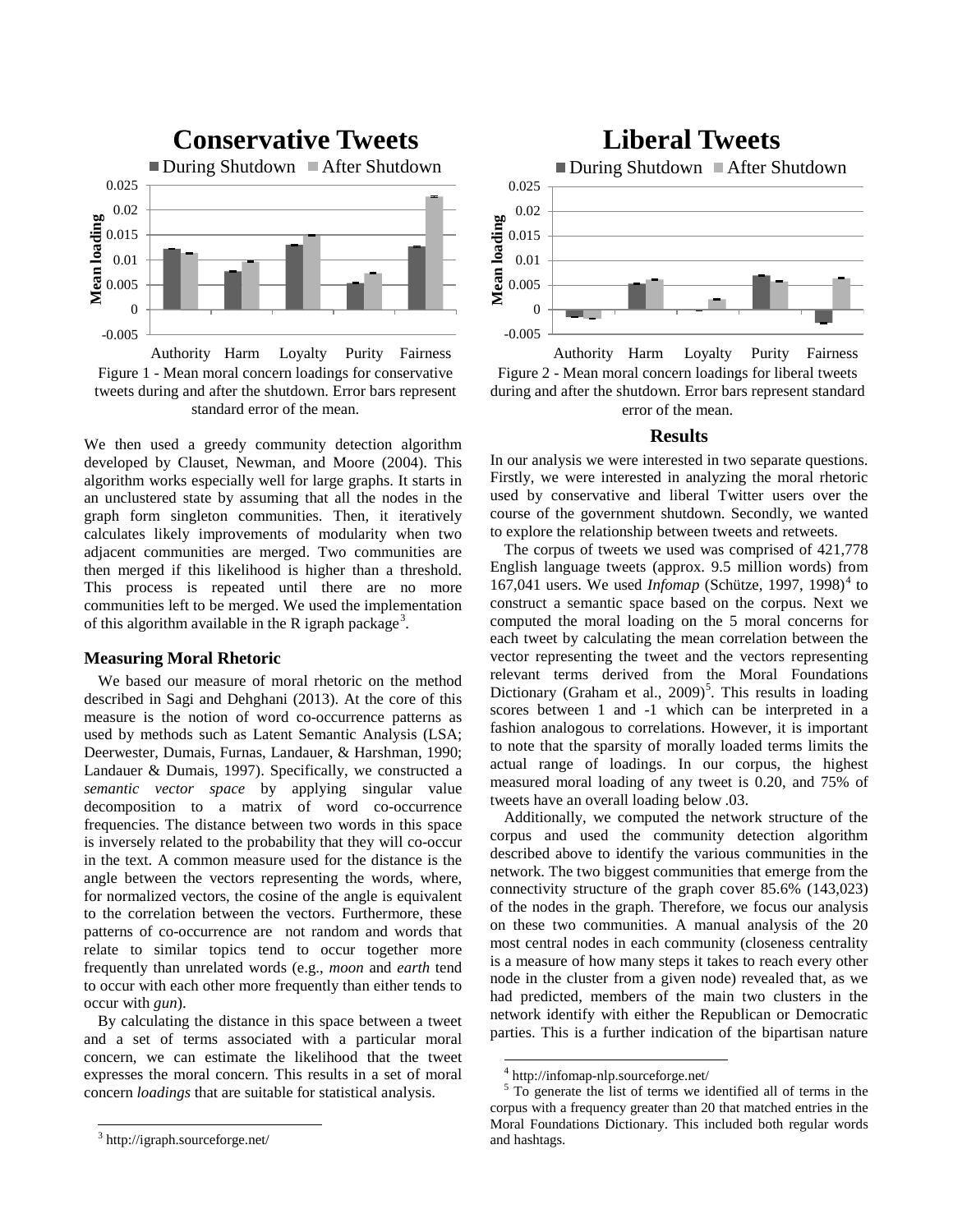Table 1 - The distribution of tweets and retweets.

|                     |               | <b>Retweets</b>     |               |
|---------------------|---------------|---------------------|---------------|
|                     | Original      | <b>Conservative</b> | Liberal       |
|                     | <b>Tweets</b> | <b>Source</b>       | <b>Source</b> |
| <b>Conservative</b> | 71,767        | 9.797               | 1,025         |
| <b>Liberal</b>      | 132,647       | 1.140               | 18,920        |

of the political spectrum in U.S. politics. We labeled these communities as *conservatives* and *liberals*, respectively.

In order to further validate the nature of these clusters we examined the proportion of hashtags and references that are associates with conservatives and liberals. In particular we looked at the hashtags *#obamacare* and *#aca*, and reference beginning with @fox and @cnn (standing for sources related to Fox News and CNN, respectively). In all cases we found that expected results – Mentions of *obamacare* and *Fox News* were more than twice as common in the community we labeled as conservative, whereas uses of *aca* and *CNN* where twice as common in the liberal community than the conservative one  $(p < .001$  in all cases).

We grouped the tweets based on their community of origin and whether they were posted during the shutdown or after it had concluded. The mean loadings on the various moral concerns for the conservative community are given in Figure 1. The mean loadings for the liberal community are given in Figure 2. Appendix B provides a sample of tweets with relatively high moral loadings from both communities.

#### **Conservative and Liberal Tweets**

A multivariate analysis of variance with the community of origin and the week as the independent variables and the loadings on the five moral concerns as the dependent variables revealed several key results:

- 1. Conservative tweeters showed a higher overall moral loading that liberal tweeters, *F*(5, 182857)  $= 53.77, p < .0001.$
- 2. The moral rhetoric used in tweets increased over time. However, while tweets by conservatives showed a week-to-week increase, tweets by liberals only showed an increase in moral loading in the week following the resolution of the shutdown,  $F(5, 182857) = 692.89, p < .0001$ .
- 3. Over the course of the shutdown, conservatives used rhetoric that was most closely associated with *fairness*, *authority*, and *loyalty* whereas liberal rhetoric was more concerned with *harm* and *purity*. In the week following the shutdown tweets from both communities showed increased concern with *fairness* (All results,  $p < .0001$ ).

These results suggest that liberals and conservatives initially viewed the shutdown differently, liberals focused on the possible *harm* the shutdown might cause, whereas conservatives stressed the ideals of freedom and rights (*fairness*). However, as the crisis resolved, both sides appear to agree that the issue of *fairness* is an important concern.



Figure 3 - Mean difference in moral concern loadings between retweets and normal tweets. Positive numbers indicate an increase in moral loading for retweets compared to normal tweets. Negative numbers indicate a decrease in the moral loading of retweets compared to normal tweets.

Error bars represent standard error of the mean.

#### **Comparing Tweets and Retweets**

We now turn to examining the relationship between tweets and retweets. To conduct this analysis we first identified retweets, following the conventions of Twitter, as tweets that begin with the term 'RT'. Next we attempted to identify the source tweet for each retweet by matching the retweet (without the 'RT' term and the attribution) with its source. Within our corpus we were able to find the source for approximately a third of the retweets. In the following analysis we only used retweets whose source was identified as being a user in either the conservative or liberal communities. Table 1 summarizes the distribution of the tweets and retweets among the communities. Overall, 93% (28,717) of the retweets were published by users from the same community as the original tweet. This is expected because of the way we identified the communities. The 'follower' relation that we used to construct our social network graph also identifies users who are likely to retweet a particular user's tweet.

To analyze these results we labeled a retweet as "intracommunity" if its source community was the same as the community of the retweeting user (e.g., a conservative retweeting a tweet by another conservative). Retweets whose source community was different from the community of the retweeting user were labeled "inter-community". Since we are interested in examining the properties of retweets as they compare to tweets in general, we subtracted the average loading for original tweets from the source community from each retweet. The resulting number is an index of how a particular retweet differs from the average of its source community. Figure 3 shows the means of these difference index for each moral concern based on whether it is intra- or inter-community.

We conducted a multivariate analysis of variance with the retweet type (intra- or inter- community) as an independent variable and the moral difference index on the five moral concerns as the dependent variables. This analysis revealed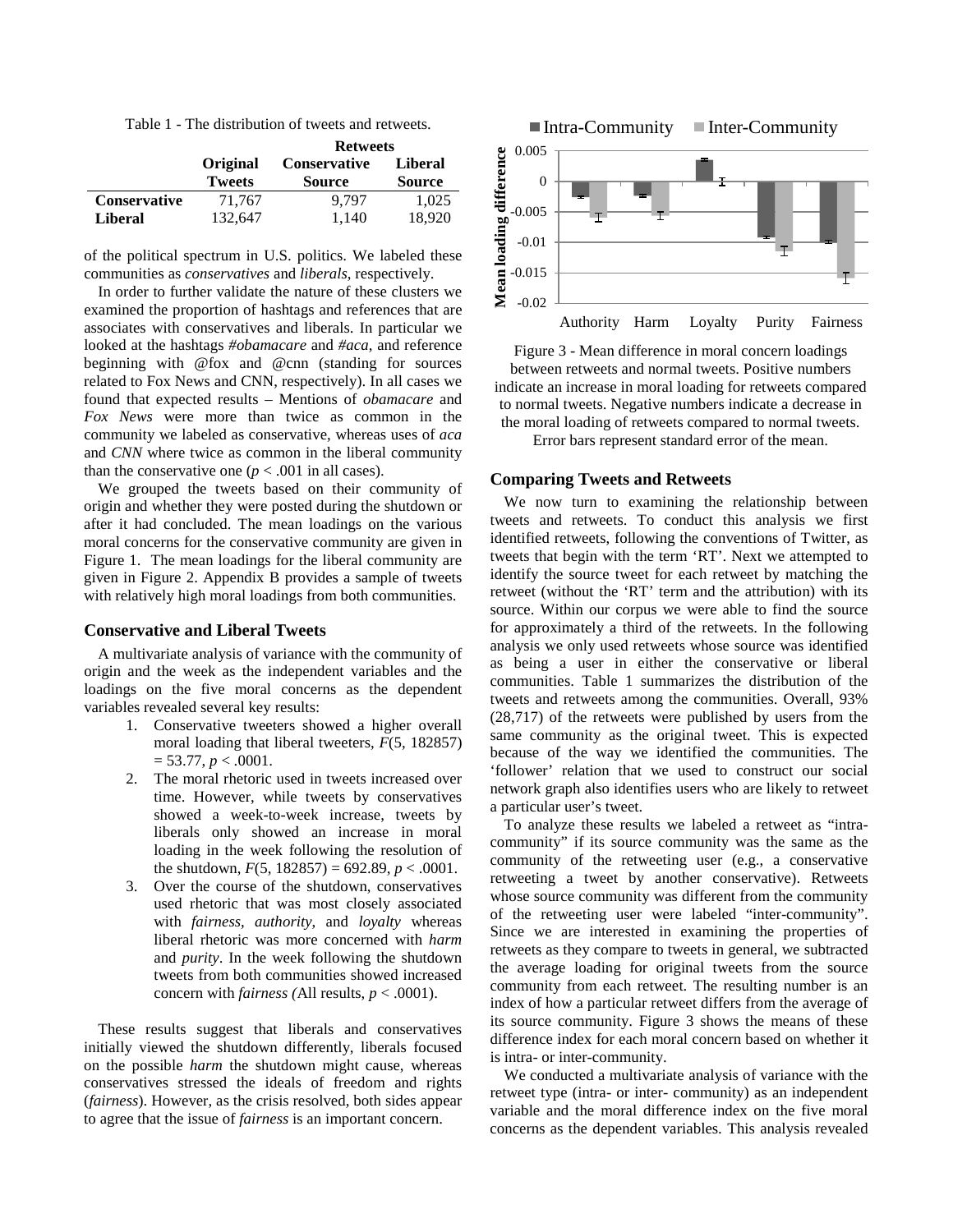that retweets are generally less morally loaded than the average original tweet  $(F(5, 235290) = 1649.1, p < .0001)$ and that this difference is greater for inter-community tweets than intra-community ones  $(F(5, 30876) = 8.73, p <$ .0001). In stark contrast with this overall pattern, intracommunity tweets tended to show a higher than average loading on the *loyalty* moral concern (*p* < .001). These results suggest that users are more likely to retweet messages that focus on content rather than rhetoric. At the same time, users also tend to retweet messages that employ rhetoric that appeals to their sense of community belonging.

The result that tweets that users choose to repeat are less morally loaded than the average tweet is somewhat counterintuitive. It might be expected that users will choose to repeat tweets that they connect with emotionally and that represent their opinions. Consequently, we might expect users to repeat tweets that show a high degree of emotional and moral content. In contrast, the observed result is in the opposite direction. To further explore this result we manually examined tweets that showed a high moral loading, as well as retweets. This analysis revealed two separate explanations for the observed effect. Firstly, many of the highly morally loaded tweets involved language that can be considered inappropriate and inflammatory, using terms such as "racist", "stupid", "gays". Furthermore, these tweets show frequent use of religious terms, such as "Christians" and "Muslims", in derogatory contexts. This effect can also be observed by examining the tweets that were retweeted from those available in Appendix B, although tweets that are overly inflammatory were intentionally excluded from the Appendix. Secondly, many of the least morally loaded tweets come from major media and news organizations such as NBC, CNN, and Fox News. These tweets are worded in fairly objective and non-morally loaded terms and are frequently retweeted, therefore reducing the overall moral loading of retweets. Both of these explanations suggest that retweets are chosen based on the information they convey rather than their emotional content. Regardless, it is important to note that these explanations do not explain the difference in moral loading between intra- and inter- community retweets, only the general trend that finds that retweets are less morally loaded than the average tweet.

### **Discussion**

In this paper we explored the moral rhetoric used by Twitter users during the U.S. Federal Government Shutdown in October 2013. In accordance with out hypothesis, we found that conservative and liberal tweets expressed different moral concerns during the shutdown. Tweets by conservatives focused on the concerns of fairness, authority, and loyalty, while liberal tweets showed more concern for harm and purity. In addition, conservatives showed a higher overall level of moral rhetoric in their tweets, suggesting a higher degree of emotional involvement in the debate.

Interestingly, while we hypothesized that the moral rhetoric of the two communities will become more similar after the resolution of the crisis, we only observed a trend in that direction – Both communities converged on fairness as the most important moral concern, but the remaining four concerns did not differ much from their levels during the shutdown.

We also investigated the moral rhetoric exhibited by retweets. Here we found that, as predicted, retweets showed an increase in rhetoric involving loyalty when repeating tweets from their own community, but not when repeated tweets from other communities. Our analysis also revealed that retweets tend to exhibit a diminished level of moral rhetoric overall, suggesting that, with the exception of rhetoric supporting group cohesiveness, users select tweets to repeat based on their content rather than emotional and moral associations.

The research we presented here demonstrates the feasibility of quantitative moral rhetoric analysis on large corpora. This type of analysis can provide interesting insights on the moral reasoning that guides users of Twitter and other social networks when posting and repeating information. Moreover, it is likely that the moral reasoning employed when interacting in social networks is the same as used elsewhere. Consequently, the wide availability of this type of data, combined with an efficient, quantitative, analysis, can be used to study general processes of moral reasoning.

# **Acknowledgments**

This research was supported in part by AFOSR YIP (FA9550-12-1-0361) and DARPA N2 (D12AP00069) to Morteza Dehghani. The content of this publication does not necessarily reflect the position or the policy of the Government, and no official endorsement should be inferred.

# **References**

- Clauset, A., Newman, M. E., & Moore, C. (2004). Finding community structure in very large networks. *Physical Review E*, *70*(6), 066111. doi:10.1103/PhysRevE.70.066111
- Deerwester, S., Dumais, S. T., Furnas, G. W., Landauer, T. K., & Harshman, R. (1990). Indexing by latent semantic analysis. *Journal of the American Society for Information Science*, *41*(6), 391–407. doi:10.1002/(SICI)1097- 4571(199009)41:6<391::AID-ASI1>3.0.CO;2-9
- Graham, J., Haidt, J., Koleva, S., Motyl, M., Iyer, R., Wojcik, S., & Ditto, P. (2013). Moral foundations theory: The pragmatic validity of moral pluralism. *Advances in Experimental Social Psychology*, *47*, 55–130. doi:10.1177/0963721412456842
- Graham, J., Haidt, J., & Nosek, B. A. (2009). Liberals and conservatives rely on different sets of moral foundations. *Journal of Personality and Social Psychology*, *96*(5), 1029–1046. doi:10.1037/a0015141
- Haidt, J., & Joseph, C. (2004). Intuitive ethics: How innately prepared intuitions generate culturally variable virtues. *Daedalus*, *133*(4), 55–66.